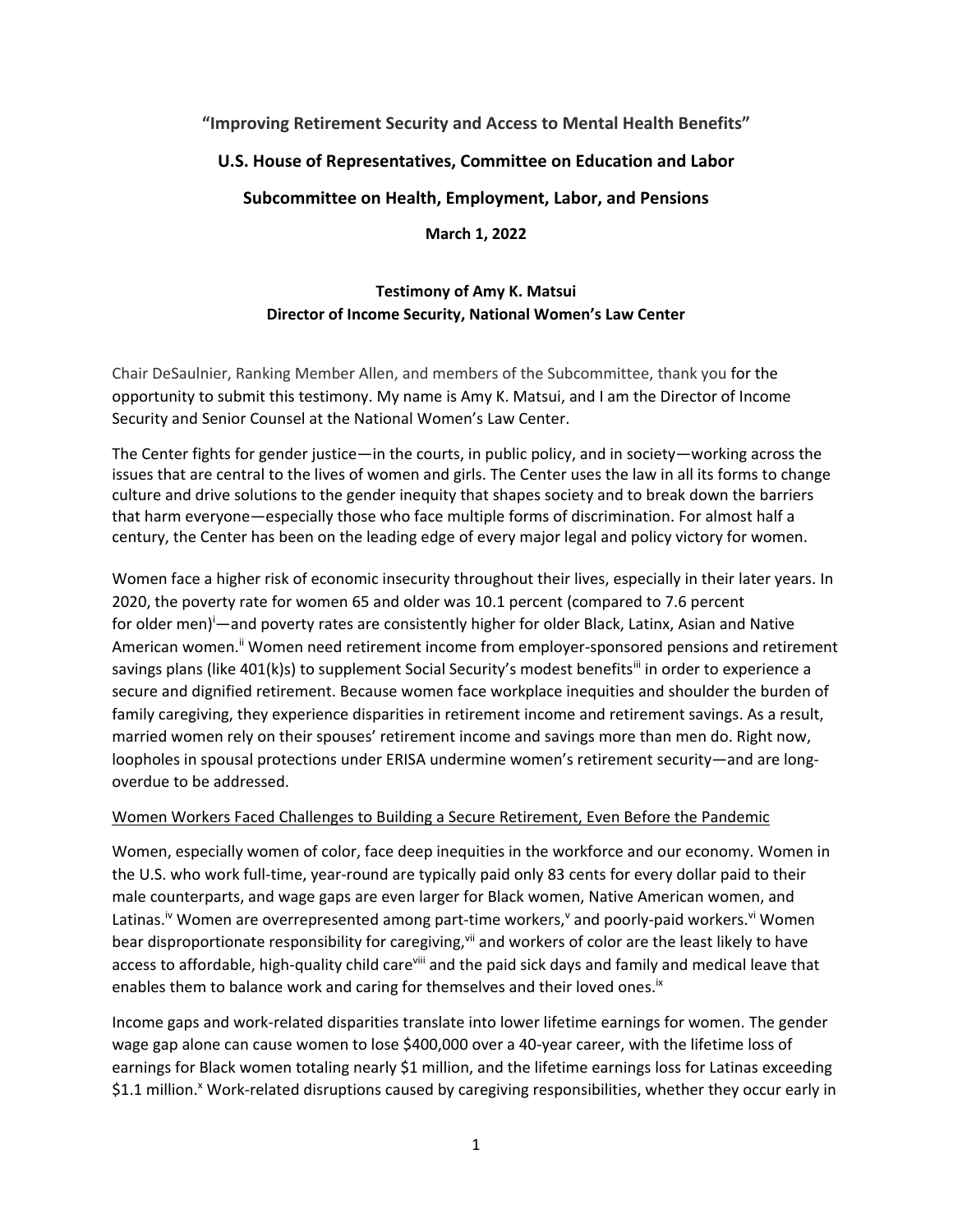women's careers when they are caring for young children or during prime-earning years when they are caring for older relatives or a spouse, also reduce women's cumulative earnings. A mother with one child earns 28 percent less than a childless woman over the course of her lifetime, and each additional child decreases her lifetime earnings by another 3 percent—although fathers do not experience any decrease.<sup>xi</sup>

Because the primary sources of retirement income—Social Security, employer-sponsored pensions, and tax-favored retirement savings accounts—are based on employment and earnings, women workers face greater barriers to attaining retirement security. Being paid less than men means that women have fewer resources to save for retirement, and lower Social Security and pension benefits in their own right as workers. Taking time out of the workforce likewise reduces the earnings that women can contribute to retirement savings accounts and that are used to calculate Social Security and pension benefits.<sup>xii</sup> This lifetime impact falls most severely on women of color, who have the largest wage disparities and are more likely to act as caregivers. These are also among the reasons why women lag behind in accumulating assets and wealth more generally, xiii which may make it even harder to earmark savings for retirement.

#### COVID-19 Will Likely Further Undermine Women's Ability to Save for Retirement

The pandemic has had devastating health and economic impacts on women.<sup>xiv</sup> Increased caregiving responsibilities, whether due to closed schools and the lack of child care or elder care providers or the illness of family members, fell largely on women.<sup>xv</sup> Women of color are overrepresented in the front-line workforce, risking their lives to provide health care, child care, and other essential services.<sup>xvi</sup> And sectors in which women workers predominate and women of color are also overrepresented<sup>xvii</sup> suffered heavy job losses.

Overall, women have lost nearly 1.8 million net jobs lost since February 2020.<sup>xviii</sup> While women's unemployment rate dropped to 3.6 percent in January 2022, this overall rate masks further disparities for women of color: 5.8 percent of Black women and 4.9 percent of Latinas remained unemployed. $x$ ix Further, if the nearly 1.1 million women who have left the labor force since February 2020 were counted as unemployed in January 2022, women's unemployment rate would have been 5 percent in January.<sup>xx</sup> And, in January 2022, nearly 1 in 4 unemployed women ages 20 and over (26.3 percent) had been out of work for 6 months or longer.xxi

The pandemic will likely have long-term negative effects on women's lifetime incomes, wealth, and retirement security—especially for women of color, who faced higher rates of material hardship throughout the pandemic, <sup>xxii</sup> and who tend to recover more slowly from recessions. <sup>xxiii</sup> Research suggests that younger workers entering the job market in a period of high unemployment may experience reduced earnings for up to 10 years, as well as reduced job mobility, $x_{\text{inv}}$  both of which will impact lifetime earnings. Older women of color who become unemployed during a recession may have a more difficult time finding another job because of race, gender, and age discrimination. Many older women workers are struggling to find work: nearly 2 in 5 unemployed women ages 55 and older (38.2 percent) had been out of work for 6 months or longer in October 2021.<sup>xxv</sup> Some older workers have dropped out of the workforce altogether: In October 2021, there were 369,000 fewer women ages 55 and older in the labor force than there were in February 2020. And, in fact, many of those who would still be in the workforce if the pandemic never happened have been forced to retire earlier than anticipated, especially Black older workers.<sup>xxvi</sup> Job loss and extended periods of unemployment during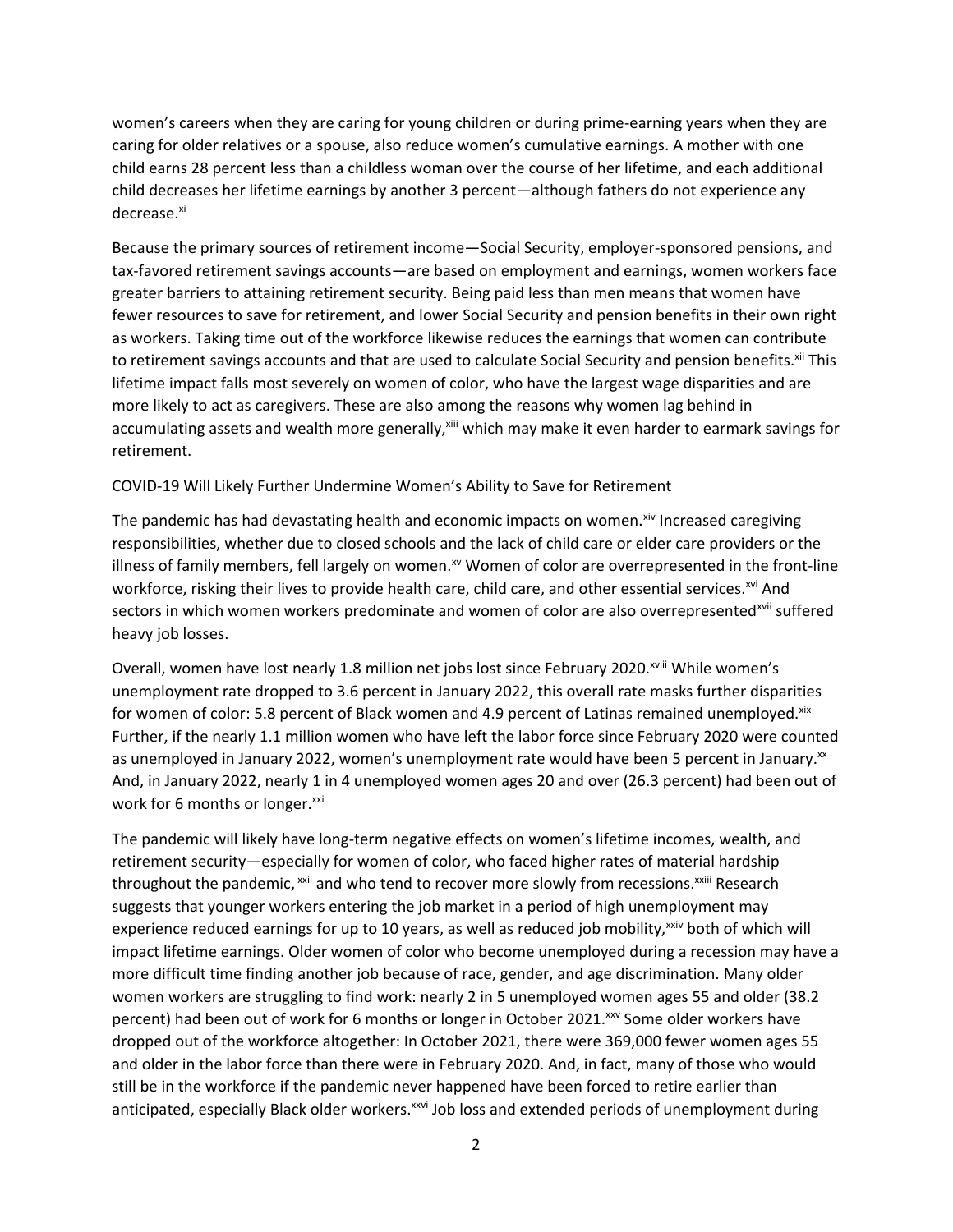the pandemic will not only undermine women's economic security in the short term, but also reduce their lifetime earnings.

### Women May Have Less Access to Retirement Benefits and Savings Plans

Workers are automatically enrolled in traditional defined benefit (DB) pensions and, in the private sector, are not required to contribute. XXVII DB pensions provide retirement benefits in the form of annuities, and married workers' spouses (including divorced spouses) can also receive pension benefits based on the worker-spouse's pension. DB pension benefits have been shown to help keep lowerincome workers out of poverty,<sup>xxviii</sup> and annuities are especially beneficial for women because of their longer life expectancies.<sup>xxix</sup> However, the share of workers who have a traditional pension has steeply declined in recent years, with employers shifting to defined contribution retirement savings plans.

While more employers offer defined contribution (DC) retirement savings plans (like 401(k) or 403(b) plans), women, workers of color, and lower-income workers may have less access to retirement savings plans at work. Poorly paid jobs, in which women of color predominate, are especially unlikely to offer retirement benefits.<sup>xxx</sup> There are also racial disparities in retirement savings plan participation: in 2016, 51 percent of white workers participated in DC plans—such as 401(k)s—compared to 33 percent of Black and 28 percent of Latinx workers.<sup>xxxi</sup> And until recently, employers were not required to offer retirement savings plans to any part-time workers, and women are more likely to work part-time than men.<sup>xxxii</sup>

Moreover, even if women have access to their employers' retirement savings plans and are eligible to participate, they still need to be able to spare income to contribute to their retirement savings accounts.<sup>xxxiii</sup> That is because, unlike traditional DB plans, DC plans rely on the worker to put savings into their accounts, sometimes with an employer match.<sup>xxxiv</sup> With smaller paychecks, women are able to spare less income to save for retirement, and exempting contributions to retirement savings plans from income tax does not make it any easier for them to do so. Given women's lower lifetime earnings, compared to men's, it is unsurprising that men's retirement savings tend to exceed women's. xxxv

During the pandemic, moreover, many women have depleted existing retirement savings (after penalties on withdrawals from 401(k) accounts in 2020 were waived under the CARES Act). According to an AARP survey, more than one in five (22 percent) women reported that they prematurely dipped into their retirement savings or stopped contributing altogether since the COVID pandemic began, jeopardizing their retirement security. Additionally, one in three women said that their financial situation is worse than it was in January 2020 (before the pandemic), and of those women the vast majority said that their ability to save for retirement has worsened.<sup>xxxvi</sup> The pandemic may therefore have further reduced women's retirement savings.

## Married Women Rely on Their Spouses' Pensions and Retirement Savings, But Lack Legal Protections to Retirement Savings

For all of these reasons, married women tend to rely more heavily on their spouses' income and savings than married men do.<sup>xxxvii</sup> Pension benefits and retirement savings accrued during a marriage are generally considered marital property under state law, under the theory that they represent deferred compensation for the productive efforts of the working spouse.<sup>xxxviii</sup> While pension benefits and retirement savings can be divided at divorce, xxxix Congress also recognized that it was necessary to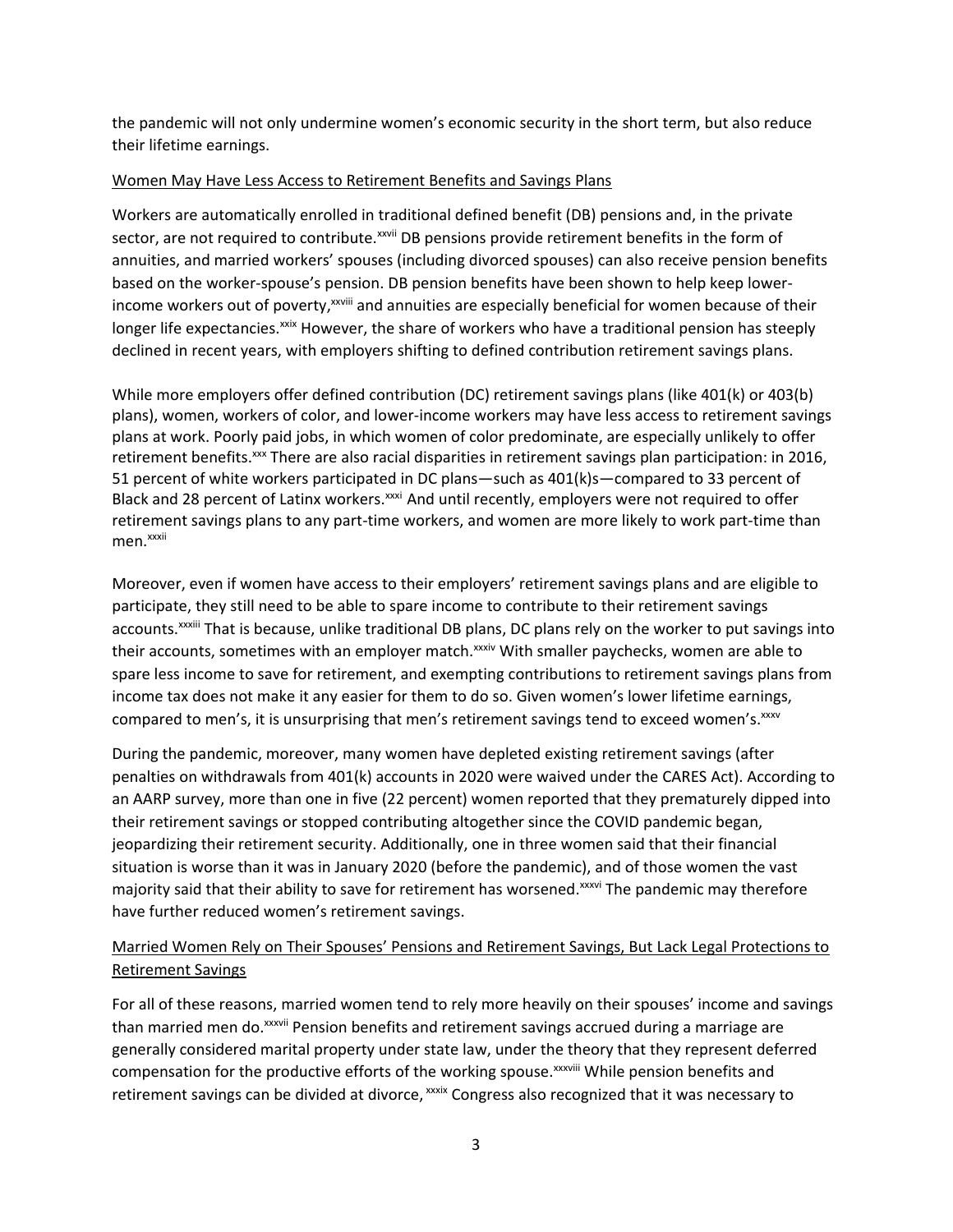protect spouses' rights to marital retirement benefits even in an intact marriage. The Retirement Equity Act of 1984 (REA), implicitly acknowledged that when the worker-spouse had the right to unilaterally decide whether the other spouse would receive survivor benefits, widows lost out on retirement income.<sup>xl</sup> Accordingly, the REA established spousal protections for DB plans by requiring the default form of benefit for married participants to be a joint-and-survivor annuity that provides retirement benefits during the couple's joint life along with survivor benefits to a spouse after the participantspouse's death.<sup>xli</sup> A participant's spouse must agree to receive benefits in a different form in writing, before a notary public or plan administrator. XIII These protections are, understandably, more important when the spouse has fewer assets and retirement benefits of their own and outlives the participantspouse. As a result, while spousal protections are gender-neutral, they have tended to benefit women.

However, although Congress established robust spousal protections for traditional DB pension plans, the same protections do not apply to DC plans. The REA's requirement of the joint-and-survivor spousal annuity as the default form of benefit only applies to married DC plan participants if the plan offers an annuity benefit (and few DC plans have done so), xliii and the participant spouse elects payment of benefits in the form of a life annuity. Xiiv This discrepancy in ERISA means that spouses lack the legal right to participate in the decision of whether the DC plan account balance will be received as a lump sum or as an annuity at retirement. The potential impact of this discrepancy on spouses' retirement security has increased, as DC plans have increasingly supplanted DB plans.

There is only one circumstance in which a participant in a DC plan must obtain spousal consent: if a participant in a DC plan declines to choose an annuity form of benefit, he or she must obtain spousal consent before designating a beneficiary other than the spouse who would receive the account balance if the participant died while participating in the plan.<sup>xlv</sup> But spousal consent is not required for hardship withdrawals or loans taken out against the DC account funds. And no spousal consent is required if the participant retires or changes jobs and decides to withdraw the account balance.

At that point, there is nothing to stop the participant-spouse from taking actions that could deplete their retirement savings, jeopardizing the other spouse's future retirement. As the GAO observed in a 2014 report, "In a worst case scenario, the spouse who participates in the DC plan could withdraw all the assets and spend them in ways that do not provide for the couple's retirement security."xlvi For example, the participant-spouse could make a risky investment, an extravagant purchase, or a gift that the other spouse did not consent to. He could lose the funds to a gambling habit or other addiction. In any of those cases, those retirement savings would be depleted and unavailable for retirement, to the spouse's detriment. The withdrawal will be subject to income taxes and, if the spent funds were withdrawn before age 59 %, the participant-spouse could also incur tax penalties<sup>xivii</sup> for which the other spouse would be jointly and severally liable, if the couple jointly filed taxes.

Practitioners have reported instances where participant-spouses, in anticipation of divorce, have sought to drain retirement savings accounts in order to prevent the other spouse from receiving their share during divorce proceedings. Some participant-spouses will go so far as to change jobs in advance of divorce. For example, in one divorce case described by a practitioner, the husband was the primary breadwinner. Although he had a 401(k) through his company, he was not a high-earner and did not have an attorney. The wife was a stay-at-home parent and qualified for representation though a legal services organization. When he realized that his wife would be awarded a portion of his 401(k), the husband quit his job and withdrew all the money. This was the only real asset that the couple had, so the wife could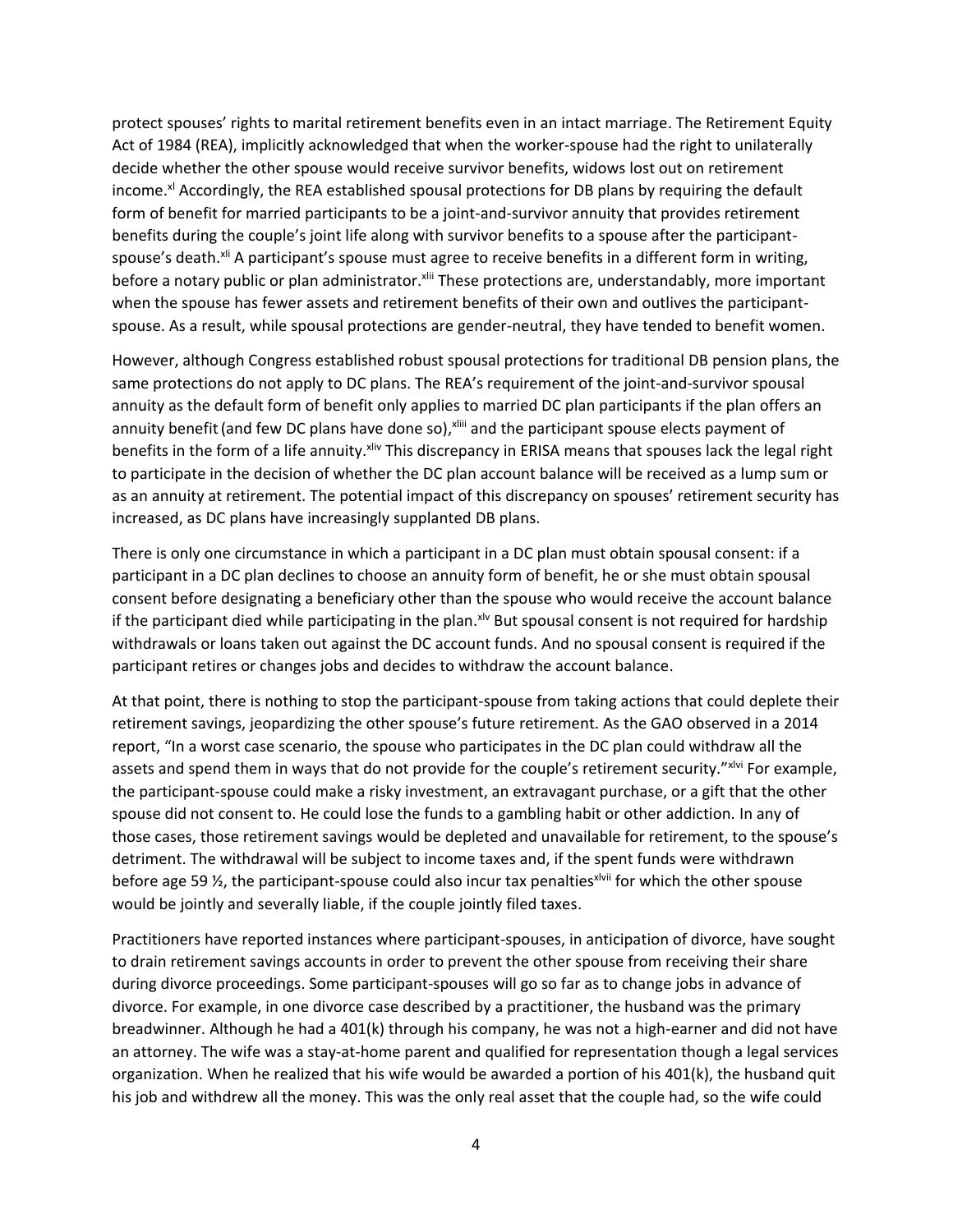not recoup the portion of the benefits she would have been entitled to from another asset. If her consent had been required, then he would not have been able to deplete the one asset the couple had.

A participant-spouse leaving a job could, alternatively, roll the account balance into an IRA – an increasingly common practice.<sup>xlviii</sup> The potential implications of transferring DC account balances into an IRA for spouses are worth considering. Although spouses may have rights under state community property law, XIIX IRA account holders are not required, under federal law, to designate a spouse as the beneficiary of the account, even if it contains marital assets. This means that even if marital retirement savings are rolled over into an IRA from a DC plan, the worker-spouse can name a child from a previous marriage, sibling, or even a girlfriend as the recipient of those funds at his death – depriving their spouse of retirement assets they may have been counting on for retirement. Moreover, there is certainly no requirement that the worker-spouse obtain spousal consent to elect to receive account funds in a form other than a joint-and-survivor annuity, or make any other withdrawal from an IRA. As a result, if DC plan account funds are rolled over into an IRA following a job change or retirement, those funds are shielded from joint decisionmaking. What is more, spouses may be deprived of those funds when they are most in need of them, but least able to replenish them.

In sum, as the GAO wrote in 2014, "there is no protection against the assets being invested unwisely, inadvertently spent down too quickly, or simply withdrawn fully upon a job change and rolled into an IRA, with a change in beneficiary."<sup>I</sup> The limited spousal protections in DC plans means that there is a significant risk that retirement funds upon which the spouse will be relying for a secure retirement will be placed outside the spouse's control – and the spouse bears the full measure of that risk, with no recourse.

#### Policymakers Should Strengthen Spousal Rights in Defined Contribution Plans

For all of the forgoing reasons, policymakers should strengthen spousal rights to defined contribution plans. By making the default form of benefit from DC plans a joint-and-survivor annuity, or its equivalent, if spousal consent is not obtained, Congress can close the gap in the ERISA's protections and fully effectuate the intent of the REA. The Women's Retirement Protection Act of 2021, for example, provides an example of robust spousal protections for the predominant form of employer-sponsored retirement benefits. While requiring spousal consent for distributions or rollovers to IRAs, this legislation would not do so for transfers to other employer-sponsored DC plans to be made. The legislation also creates an exception for instances where obtaining spousal consent would be inappropriate, which could include situations where the participant-spouse is a survivor of domestic violence, and the act of obtaining consent would subject him or her to the threat of economic coercion or physical risk.

While the spousal protections in DB plans are well-established and have been administered for nearly four decades,<sup>li</sup> arguments have been made against extending these protections to DC plans. Industry groups have argued that ERISA's existing qualified joint-and-survivor annuity requirement for DB plans should be restricted or eliminated because many spouses consent to the waiver of the annuity.<sup>Iii</sup> But this assertion ignores the fact that the waiver means the legal protection is operating as intended: unless there has been fraud, the spouse has participated in a joint decision about marital pension benefits. Without that legal right, the worker spouse can unilaterally decide how pension benefits are received creating the very risk to spousal retirement security that the REA was intended to eliminate. Others have argued that there is insufficient evidence that the weaker spousal protections in DC plans actually harm spouses. However, the fact that current law does not prohibit the scenarios described above means that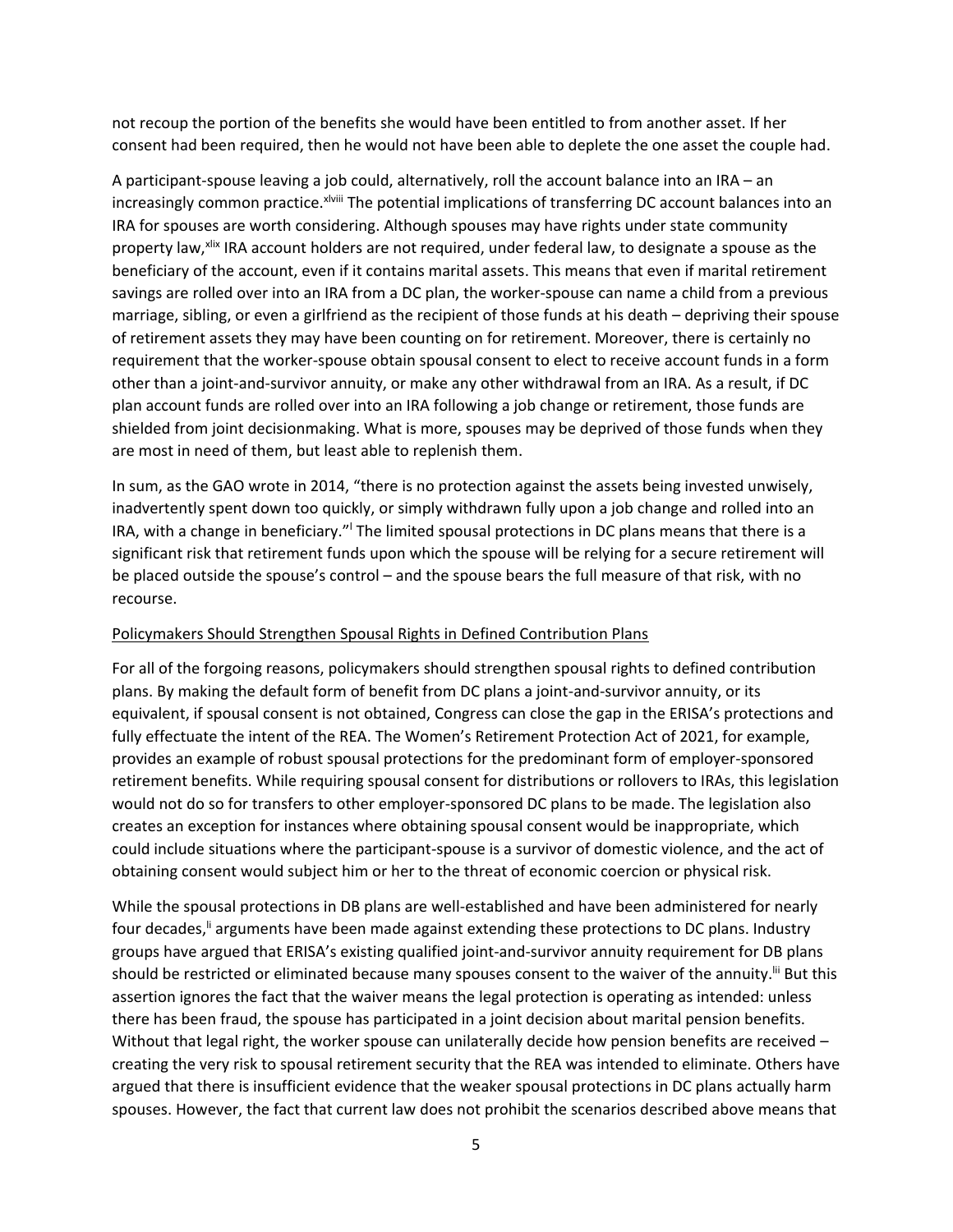it is difficult to assess how frequently they occur. Because a participant-spouse who withdraws DC account assets without consent (and the plan that allows him to do so) are not violating any laws, unless the plan has been put on notice that there is a divorce pending, under some circumstances, there is no illegal behavior to report. There is no entity or agency (such as pension counseling projects, plan administrators, or state or federal agencies) that spouses would know to contact to report this wholly legal act, and no entity or agency is known to track such reports. Moreover, many spouses would not even become aware that the retirement assets were removed from their control before they have been spent or transferred to another – in other words, until it is too late.

Finally, an argument has also been raised that spousal consent for DC plans is not necessary because more women are working than in previous generations, and thus have access to their own retirement savings.<sup>IIII</sup> This ignores that, as described above, many women continue to experience economic disadvantage and barriers to participation in the workforce, and thus to accruing sufficient retirement savings -- and therefore continue to rely on their spouse's retirement savings.

#### Conclusion

Women faced a retirement crisis well before the pandemic, and may experience decreased lifetime earnings, depleted savings, and an even more uncertain retirement in its wake. Strengthening spousal rights in defined contribution plans under ERISA would help ensure that women who rely on their spouses' retirement savings because they have fewer of their own, do not risk economic insecurity in retirement because their spouse has depleted or given away retirement savings accrued during their marriage. The Center urges policymakers to close a longstanding and increasingly significant gap in ERISA's protections and eliminate this risk to women's retirement security.

i SARAH JAVAID & JASMINE TUCKER, NAT'L WOMEN'S LAW CTR., NATIONAL SNAPSHOT: POVERTY AMONG WOMEN & FAMILIES 2021 (Sept. 2021), https://nwlc.org/resource/national-snapshot-poverty-among-women-families-2021/.

ii *See. e.g.,* AMANDA FINS, NAT'L WOMEN'S LAW CTR., NATIONAL SNAPSHOT: POVERTY AMONG WOMEN & FAMILIES 2020 (Dec. 2020), [https://nwlc.org/wp-content/uploads/2020/12/PovertySnapshot2020.pdf;](https://nwlc.org/wp-content/uploads/2020/12/PovertySnapshot2020.pdf) AMANDA FINS, NAT'L WOMEN'S LAW CTR., NATIONAL SNAPSHOT: POVERTY AMONG WOMEN & FAMILIES 2019 (Oct. 2019)[, https://nwlc-](https://nwlc-ciw49tixgw5lbab.stackpathdns.com/wp-content/uploads/2019/10/PovertySnapshot2019-2.pdf)

[ciw49tixgw5lbab.stackpathdns.com/wp-content/uploads/2019/10/PovertySnapshot2019-2.pdf;](https://nwlc-ciw49tixgw5lbab.stackpathdns.com/wp-content/uploads/2019/10/PovertySnapshot2019-2.pdf) MEIKA BERLAN & MORGAN HARWOOD, NAT'L WOMEN'S LAW CTR., NATIONAL SNAPSHOT: POVERTY AMONG WOMEN & FAMILIES 2018 (Sept. 2018), [https://nwlc-ciw49tixgw5lbab.stackpathdns.com/wp-content/uploads/2018/09/National-Snapshot.pdf;](https://nwlc-ciw49tixgw5lbab.stackpathdns.com/wp-content/uploads/2018/09/National-Snapshot.pdf) KAYLA

PATRICK, NAT'L WOMEN'S LAW CTR., NATIONAL SNAPSHOT: POVERTY AMONG WOMEN & FAMILIes 2016 (Sept. 2017), [https://nwlc.org/wp-content/uploads/2017/09/Poverty-Snapshot-Factsheet-2017.pdf.](https://nwlc.org/wp-content/uploads/2017/09/Poverty-Snapshot-Factsheet-2017.pdf) 

iii The average monthly benefit for all women beneficiaries 65 and older was \$1,320.56, or \$15,846.72 per year as of December 2019. Nat'l Women's Law Ctr. calculations based on U.S. SOCIAL SECURITY ADMIN., ANNUAL STATISTICAL SUPPLEMENT TO THE SOCIAL SECURITY BULLETIN: 5.A OASDI CURRENT-PAY BENEFITS: SUMMARY, Table 5.A1 (2020), [https://www.ssa.gov/policy/docs/statcomps/supplement/2020/5a.pdf.](https://www.ssa.gov/policy/docs/statcomps/supplement/2020/5a.pdf)

iv *See* NAT'L WOMEN'S LAW CTR., THE WAGE GAP: THE WHO, HOW, WHY, AND WHAT TO DO (Sept. 2021), [https://nwlc.org/resource/the-wage-gap-the-who-how-why-and-what-to-do-2/;](https://nwlc.org/resource/the-wage-gap-the-who-how-why-and-what-to-do-2/) *see also* JOCELYN FRYE, CTR. FOR AM. PROGRESS, RACISM AND SEXISM COMBINE TO SHORTCHANGE WORKING BLACK WOMEN (Aug. 2019),

https://www.americanprogress.org/issues/women/news/2019/08/22/473775/racism-sexism-combineshortchange-working-black-women/.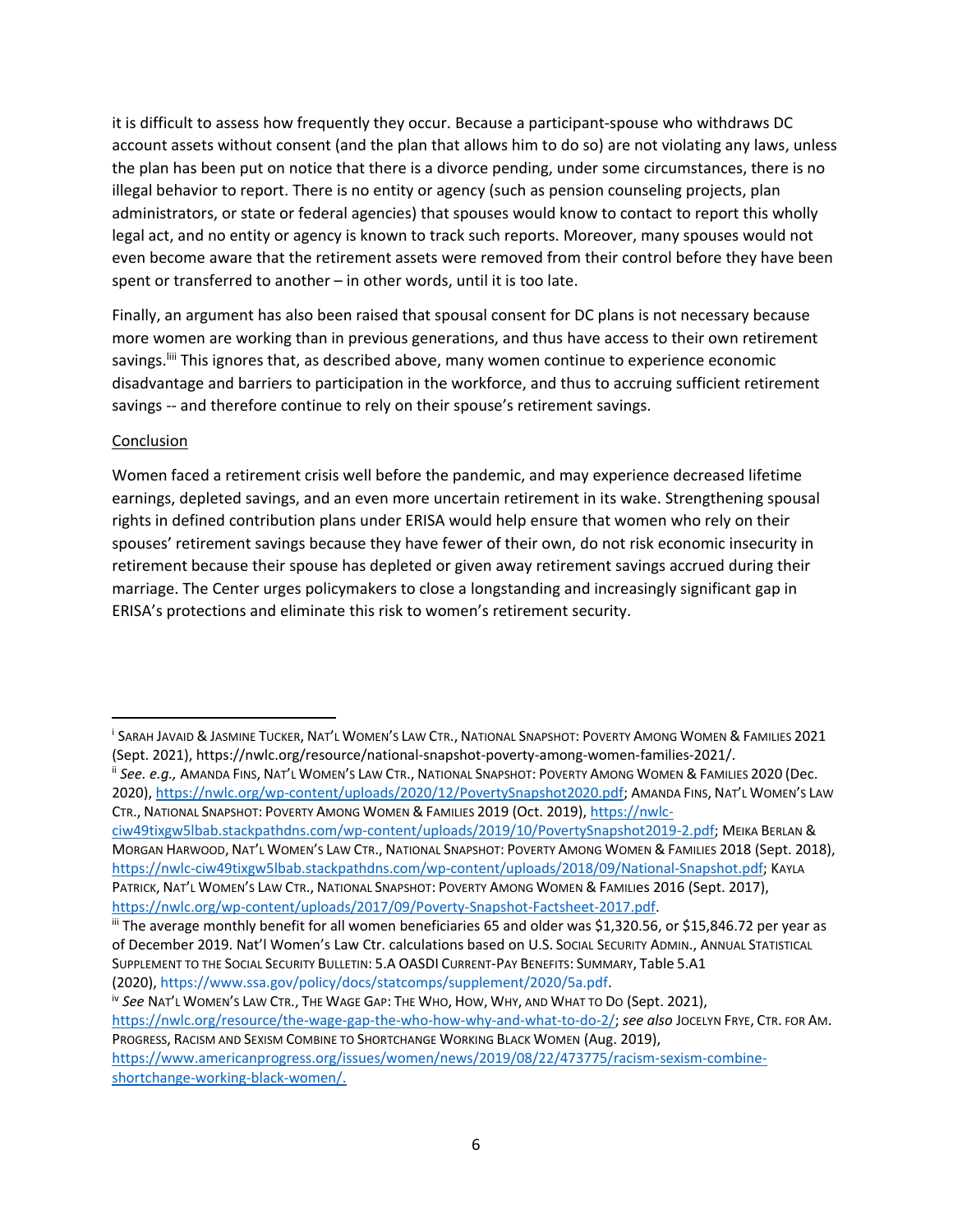<sup>v</sup> CLAIRE EWING-NELSON, NAT'L WOMEN'S LAW CTR., PART-TIME WORKERS ARE PAID LESS, HAVE LESS ACCESS TO BENEFITS – AND MOST ARE WOMEN (Feb. 2020), [https://nwlc-ciw49tixgw5lbab.stackpathdns.com/wp](https://nwlc-ciw49tixgw5lbab.stackpathdns.com/wp-content/uploads/2020/02/Part-Time-Workers-Factsheet-2.26.20.pdf)[content/uploads/2020/02/Part-Time-Workers-Factsheet-2.26.20.pdf.](https://nwlc-ciw49tixgw5lbab.stackpathdns.com/wp-content/uploads/2020/02/Part-Time-Workers-Factsheet-2.26.20.pdf)

vi JASMINE TUCKER & JULIE VOGTMAN, NAT'L WOMEN'S LAW CTR., WHEN HARD WORK IS NOT ENOUGH: WOMEN IN LOW-PAID JOBS (April 2020)[, https://nwlcciw49tixgw5lbab.stackpathdns.com/wp-content/uploads/2020/04/Women-in-Low-Paid-](https://nwlcciw49tixgw5lbab.stackpathdns.com/wp-content/uploads/2020/04/Women-in-Low-Paid-Jobs-report_pp04-FINAL-4.2.pdf)[Jobs-report\\_pp04-FINAL-4.2.pdf.](https://nwlcciw49tixgw5lbab.stackpathdns.com/wp-content/uploads/2020/04/Women-in-Low-Paid-Jobs-report_pp04-FINAL-4.2.pdf)

vii *See, e.g.,* AARP & NAT'L ALLIANCE FOR CAREGIVING, CAREGIVING IN THE U.S. 2020 (June 2020),

[https://www.caregiving.org/wp-content/uploads/2020/06/AARP1316\\_RPT\\_CaregivingintheUS\\_WEB.pdf;](https://www.caregiving.org/wp-content/uploads/2020/06/AARP1316_RPT_CaregivingintheUS_WEB.pdf) U.S. DEP'T OF LABOR, BUREAU OF LABOR STATISTICS, PATTERNS OF CAREGIVING AND WORK: EVIDENCE FROM TWO SURVEYS (March 2021), [https://www.bls.gov/opub/mlr/2021/article/patterns-of-caregiving-and-work-evidence-from-two](https://www.bls.gov/opub/mlr/2021/article/patterns-of-caregiving-and-work-evidence-from-two-surveys.htm)[surveys.htm.](https://www.bls.gov/opub/mlr/2021/article/patterns-of-caregiving-and-work-evidence-from-two-surveys.htm)

viii *See, e.g.*, NAT'L WOMEN'S LAW CTR. & CTR. FOR STUDY OF SOCIAL POL'Y, A LIFETIME'S WORTH OF BENEFITS: THE EFFECTS OF AFFORDABLE, HIGH-QUALITY CHILD CARE ON FAMILY INCOME, THE GENDER EARNINGS GAP, AND WOMEN'S RETIREMENT SECURITY (April 2021)[, https://nwlc.org/wp-content/uploads/2021/04/A-Lifetimes-Worth-of-Benefits-\\_FD.pdf.](https://nwlc.org/wp-content/uploads/2021/04/A-Lifetimes-Worth-of-Benefits-_FD.pdf)

ix *See* JESSICA MASON & PAULA MOLINA ACOSTA, NAT'L PARTNERSHIP FOR WOMEN & FAMILIES, CALLED TO CARE: A RACIALLY JUST RECOVERY DEMANDS PAID FAMILY AND MEDICAL LEAVE (March 2021), [https://www.nationalpartnership.org/our-](https://www.nationalpartnership.org/our-work/resources/economic-justice/paid-leave/called-to-care-a-racially-just-recovery-demands-paid-family-and-medical-leave.pdf)

[work/resources/economic-justice/paid-leave/called-to-care-a-racially-just-recovery-demands-paid-family-and](https://www.nationalpartnership.org/our-work/resources/economic-justice/paid-leave/called-to-care-a-racially-just-recovery-demands-paid-family-and-medical-leave.pdf)[medical-leave.pdf.](https://www.nationalpartnership.org/our-work/resources/economic-justice/paid-leave/called-to-care-a-racially-just-recovery-demands-paid-family-and-medical-leave.pdf)

x *See, e.g.*, JASMINE TUCKER, NAT'L WOMEN'S LAW CTR., THE WAGE GAP HAS ROBBED WOMEN OF THEIR ABILITY TO WEATHER COVID-19 (March 2021)[, https://nwlc.org/wp-content/uploads/2021/03/EPD-2021-v1.pdf.](https://nwlc.org/wp-content/uploads/2021/03/EPD-2021-v1.pdf)

xi MATTHEW S. RUTLEDGE, ALICE ZULKARNAIN & SARA ELLEN KING, CTR. FOR RET. RSCH. AT BOSTON COLLEGE, HOW MUCH DOES MOTHERHOOD COST WOMEN IN SOCIAL SECURITY BENEFITS? (Oct. 2017).

xii TRACEY GRONNIGER & AMBER CHRIST, ASSET FUNDERS NETWORK, FROM SURVIVING TO THRIVING: ENSURING THE GOLDEN YEARS REMAIN GOLDEN FOR OLDER WOMEN (2020), [https://assetfunders.org/wp-](https://assetfunders.org/wp-content/uploads/AFN_2020_EconomicSecurityOlderWomen_BRIEF_SINGLE-2.18.20.pdf)

[content/uploads/AFN\\_2020\\_EconomicSecurityOlderWomen\\_BRIEF\\_SINGLE-2.18.20.pdf.](https://assetfunders.org/wp-content/uploads/AFN_2020_EconomicSecurityOlderWomen_BRIEF_SINGLE-2.18.20.pdf)

xiii *See, e.g.,* HEATHER MCCULLOCH, CLOSING THE WOMEN'S WEALTH GAP: WHAT IT IS, WHY IT MATTERS, AND WHAT CAN BE DONE ABOUT IT (Jan. 2017), [https://womenswealthgap.org/wp-content/uploads/2017/06/Closing-the-Womens-Wealth-](https://womenswealthgap.org/wp-content/uploads/2017/06/Closing-the-Womens-Wealth-Gap-Report-Jan2017.pdf)[Gap-Report-Jan2017.pdf.](https://womenswealthgap.org/wp-content/uploads/2017/06/Closing-the-Womens-Wealth-Gap-Report-Jan2017.pdf)

xiv *See, e.g.,* AARP, HOW WOMEN'S FINANCIAL EXPERIENCES DURING THE PANDEMIC SHAPE FUTURE OUTLOOK (updated May 2021), [https://www.aarp.org/content/dam/aarp/research/surveys\\_statistics/econ/2021/financial-expectations](https://www.aarp.org/content/dam/aarp/research/surveys_statistics/econ/2021/financial-expectations-pandemic-women.doi.10.26419-2Fres.00450.003.pdf)[pandemic-women.doi.10.26419-2Fres.00450.003.pdf;](https://www.aarp.org/content/dam/aarp/research/surveys_statistics/econ/2021/financial-expectations-pandemic-women.doi.10.26419-2Fres.00450.003.pdf) CENTERS FOR DISEASE CONTROL, RACIAL AND ETHNIC DISPARITIES IN

COVID-19 INCIDENCE BY AGE, SEX, AND PERIOD AMONG PERSONS AGED <25 YEARS—16 U.S. JURISDICTIONS, JANUARY 1–DECEMBER 31, 2020 (Mar. 19, 2021), [https://www.cdc.gov/mmwr/volumes/70/wr/mm7011e1.htm?s\\_cid=mm7011e1\\_w;](https://www.cdc.gov/mmwr/volumes/70/wr/mm7011e1.htm?s_cid=mm7011e1_w) NAT'L WOMEN'S LAW CTR., A YEAR OF STRENGTH AND LOSS (March 2021), [https://nwlc.org/wp-](https://nwlc.org/wp-content/uploads/2021/03/Final_NWLC_Press_CovidStats.pdf)

[content/uploads/2021/03/Final\\_NWLC\\_Press\\_CovidStats.pdf;](https://nwlc.org/wp-content/uploads/2021/03/Final_NWLC_Press_CovidStats.pdf) DIANA BOESCH & SHILPA PHADKE, CTR. FOR AM. PROGRESS, WHEN WOMEN LOSE ALL THE JOBS ESSENTIAL ACTIONS FOR A GENDER-EQUITABLE RECOVERY (Feb. 2021),

[https://www.americanprogress.org/issues/women/reports/2021/02/01/495209/women-lose-jobs-essential](https://www.americanprogress.org/issues/women/reports/2021/02/01/495209/women-lose-jobs-essential-actions-gender-equitable-recovery/)[actions-gender-equitable-recovery/;](https://www.americanprogress.org/issues/women/reports/2021/02/01/495209/women-lose-jobs-essential-actions-gender-equitable-recovery/) Diane Coyle, *Working Women of Color Were Making Progress. Then the Coronavirus Hit*, N.Y. TIMES (Jan 14, 2021)[, https://www.nytimes.com/2021/01/14/opinion/minority-women](https://www.nytimes.com/2021/01/14/opinion/minority-women-unemployment-covid.html)[unemployment-covid.html;](https://www.nytimes.com/2021/01/14/opinion/minority-women-unemployment-covid.html) DOMINIQUE DERBIGNY, CLOSING THE WOMEN'S WEALTH GAP, ON THE MARGINS: ECONOMIC SECURITY FOR WOMEN OF COLOR THROUGH THE CORONAVIRUS CRISIS AND BEYOND (April 2020),

[https://womenswealthgap.org/wp-content/uploads/2020/04/OnTheMargins\\_April2020\\_CWWG.pdf;](https://womenswealthgap.org/wp-content/uploads/2020/04/OnTheMargins_April2020_CWWG.pdf) *see also*  HARVARD LAW SCHOOL, PETRIE-FLOM CTR., BILL OF HEALTH, COVID-19 IS A PERFECT STORM OF HARDSHIP FOR US IMMIGRANT COMMUNITIES (May 4, 2020)[, https://blog.petrieflom.law.harvard.edu/2020/05/04/immigrant-communities-us](https://blog.petrieflom.law.harvard.edu/2020/05/04/immigrant-communities-us-covid19-coronavirus/)[covid19-coronavirus/.](https://blog.petrieflom.law.harvard.edu/2020/05/04/immigrant-communities-us-covid19-coronavirus/)

xv *See, e.g.,* Paula Span, *Family Caregivers Feel the Pandemic's Weight*, N.Y. TIMES (May 21, 2121), [https://www.nytimes.com/2021/05/21/health/coronavirus-home-caregivers-elderly.html;](https://www.nytimes.com/2021/05/21/health/coronavirus-home-caregivers-elderly.html) Sarita Gupta, *The Price We Pay: Why We Need To Redefine Care in America*, FORD FOUND. (May 11,

2021), [https://www.fordfoundation.org/just-matters/just-matters/posts/the-price-we-pay-why-we-need-to](https://www.fordfoundation.org/just-matters/just-matters/posts/the-price-we-pay-why-we-need-to-redefine-care-in-america/?utm_source=grantees&utm_medium=social&utm_campaign=Care_Fund&s=03)[redefine-care-in-america/?utm\\_source=grantees&utm\\_medium=social&utm\\_campaign=Care\\_Fund&s=03;](https://www.fordfoundation.org/just-matters/just-matters/posts/the-price-we-pay-why-we-need-to-redefine-care-in-america/?utm_source=grantees&utm_medium=social&utm_campaign=Care_Fund&s=03) KAISER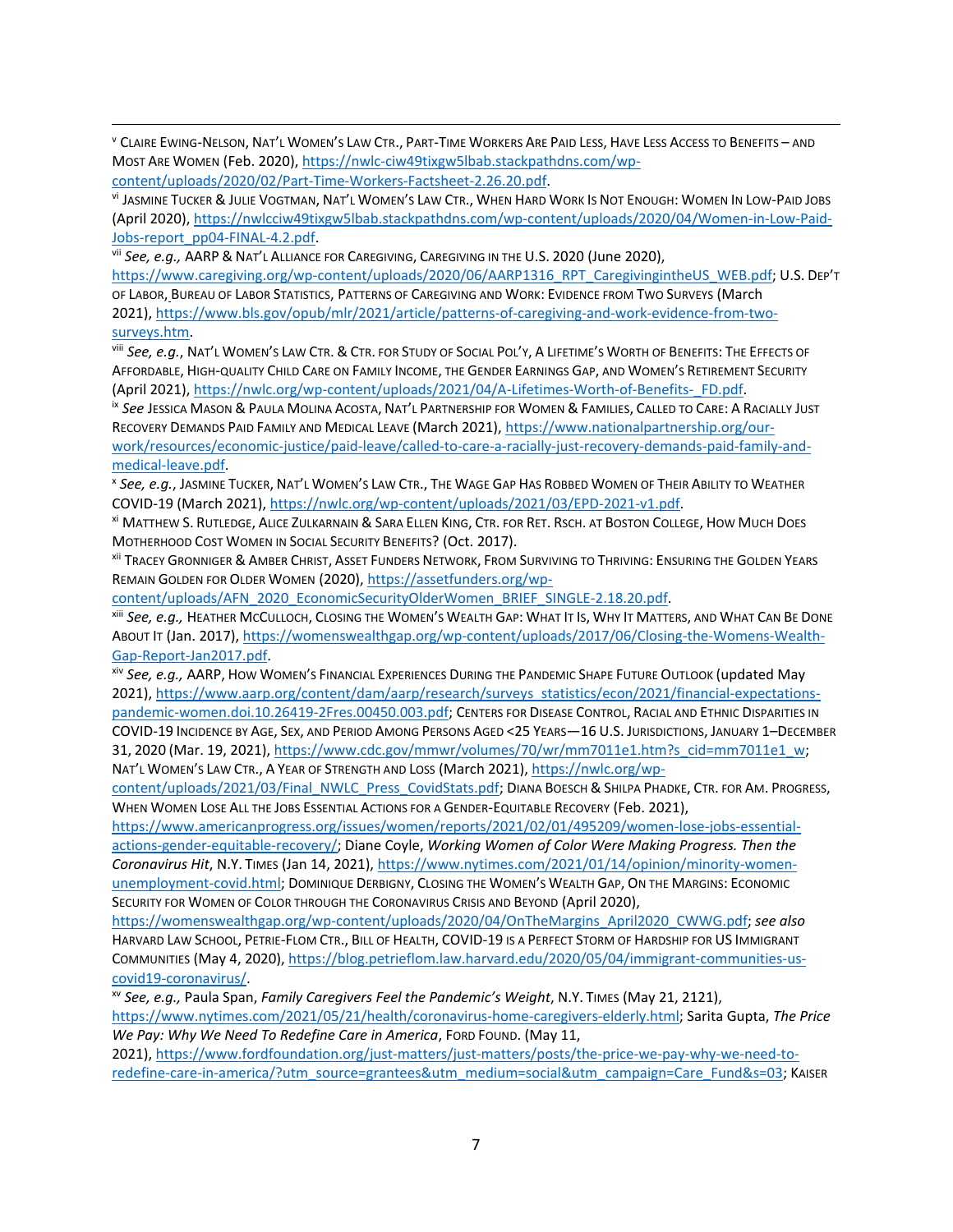FAMILY FOUND., WOMEN, WORK, AND FAMILY DURING COVID-19: FINDINGS FROM THE KFF WOMEN'S HEALTH SURVEY (Mar. 21, 2021), [https://www.kff.org/womens-health-policy/issue-brief/women-work-and-family-during-covid-19-findings](https://www.kff.org/womens-health-policy/issue-brief/women-work-and-family-during-covid-19-findings-from-the-kff-womens-health-survey/)[from-the-kff-womens-health-survey/;](https://www.kff.org/womens-health-policy/issue-brief/women-work-and-family-during-covid-19-findings-from-the-kff-womens-health-survey/) Katherine Ellison, *Caregivers of Elderly Loved Ones Face Heavy Emotional, Physical, Financial Toll*, WASH. POST (Sept. 27, 2020), [https://www.washingtonpost.com/health/caretaker-stress](https://www.washingtonpost.com/health/caretaker-stress-depression-anxiety-increases/2020/09/25/abd281f6-e933-11ea-97e0-94d2e46e759b_story.html)[depression-anxiety-increases/2020/09/25/abd281f6-e933-11ea-97e0-94d2e46e759b\\_story.html.](https://www.washingtonpost.com/health/caretaker-stress-depression-anxiety-increases/2020/09/25/abd281f6-e933-11ea-97e0-94d2e46e759b_story.html)

xvi NAT'L WOMEN'S LAW CTR., WOMEN MAKE UP THE MAJORITY OF FRONT LINE WORKERS OF THE COVID-19 CRISIS (March 2020), [https://nwlc.org/wp-content/uploads/2020/05/final\\_NWLC\\_Frontlines\\_FactSheet-002.pdf.](https://nwlc.org/wp-content/uploads/2020/05/final_NWLC_Frontlines_FactSheet-002.pdf)

xvii *See, e.g.,* CLAIRE EWING-NELSON, NAT'L WOMEN'S LAW CTR., ONE IN FIVE CHILD CARE JOBS HAVE BEEN LOST SINCE FEBRUARY, AND WOMEN ARE PAYING THE PRICE (August 2020)[, https://nwlc.org/resources/one-in-five-child-care-jobs-have-been](https://nwlc.org/resources/one-in-five-child-care-jobs-have-been-lost-since-february-and-women-are-paying-the-price/)[lost-since-february-and-women-are-paying-the-price/;](https://nwlc.org/resources/one-in-five-child-care-jobs-have-been-lost-since-february-and-women-are-paying-the-price/) CLAIRE EWING-NELSON, NAT'L WOMEN'S LAW CTR., MORE THAN THREE IN FOUR OF THE HEALTH CARE WORKERS FIGHTING COVID-19 ARE WOMEN (August 2020),

[https://nwlc.org/resources/more-than-three-in-four-of-the-health-care-workers-fighting-covid-19-are-women/.](https://nwlc.org/resources/more-than-three-in-four-of-the-health-care-workers-fighting-covid-19-are-women/) xviii JASMINE TUCKER, NAT'L WOMEN'S LAW CTR., MEN HAVE NOW RECOUPED THEIR PANDEMIC-RELATED LABOR FORCE LOSSES WHILE WOMEN LAG BEHIND (Feb. 2022), [https://nwlc.org/resource/men-recouped-losses-women-lag-behind/.](https://nwlc.org/resource/men-recouped-losses-women-lag-behind/)  $x$ ix  $Id$ .

xx *Id*.

xxi *Id*.

xxii *See, e.g.,* NAT'L WOMEN'S LAW CTR., NWLC ANALYSIS OF U.S. CENSUS BUREAU COVID-19 HOUSEHOLD PULSE SURVEYS, [https://nwlc.org/resources/nwlc-analysis-of-u-s-census-bureau-covid-19-household-pulse-surveys/.](https://nwlc.org/resources/nwlc-analysis-of-u-s-census-bureau-covid-19-household-pulse-surveys/)

xxiii *See, e.g.,* JARED BERNSTEIN & JANELLE JONES, CTR. ON BUDGET & POL'Y PRIORITIES, GROUNDWORK COLLABORATIVE, THE IMPACT OF THE COVID-19 RECESSION ON THE JOBS AND INCOMES OF PERSONS OF COLOR (May 13, 2020),

[https://groundworkcollaborative.org/wp-content/uploads/2020/05/Groundwork-Bernstein-Jones-paper\\_5.13.pdf](https://groundworkcollaborative.org/wp-content/uploads/2020/05/Groundwork-Bernstein-Jones-paper_5.13.pdf) (stating that the incomes of low-paid workers are expected to decline precipitously, with the incomes of Black workers falling more, and even faster); *see also* CHANDRA CHILDERS & GLADYS MCLEAN, INST. FOR WOMEN'S POL'Y RSCH., BLACK AND HISPANIC WOMEN LAG IN RECOVERING FROM THE RECESSION (August 2017), [https://iwpr.org/publications/black](https://iwpr.org/publications/black-hispanic-women-lag-recovering-recession/)[hispanic-women-lag-recovering-recession/.](https://iwpr.org/publications/black-hispanic-women-lag-recovering-recession/)

xxiv *See, e.g.,* Catherine Bosley, Max Reyes, Jeff Green & Bloomberg, *How Millennials Are Being Set Back by Back-to-Back Financial Crises*, FORTUNE (April 11, 2020), [https://fortune.com/2020/04/11/millennials-coronavirus-great](https://fortune.com/2020/04/11/millennials-coronavirus-great-recession-economy-personal-finance/)[recession-economy-personal-finance/;](https://fortune.com/2020/04/11/millennials-coronavirus-great-recession-economy-personal-finance/) *Facing Adulthood With an Economic Disaster's Lasting Scars*, N.Y. TIMES (May 19, 2020), [https://www.nytimes.com/2020/05/19/business/economy/coronavirus-young-old.html;](https://www.nytimes.com/2020/05/19/business/economy/coronavirus-young-old.html) Janet Adamy, *Millennials Slammed by Second Financial Crisis Fall Even Further Behind*, WALL ST. J. (Aug. 9. 2020), [https://www.wsj.com/articles/millennials-covid-financial-crisis-fall-behind-jobless-11596811470.](https://www.wsj.com/articles/millennials-covid-financial-crisis-fall-behind-jobless-11596811470)

xxv National Women's Law Center calculations using U.S. DEP'T OF LABOR, BUREAU OF LABOR STATISTICS (BLS), LABOR FORCE STATISTICS FROM THE CURRENT POPULATION SURVEY: A-38, PERSONS NOT IN THE LABOR FORCE BY DESIRE AND AVAILABILITY FOR WORK, AGE, AND SEX (November 8, 2021)[, https://www.bls.gov/web/empsit/cpseea38.htm.](https://www.bls.gov/web/empsit/cpseea38.htm)

xxvi *See, e.g.,* OWEN DAVIS, BRIDGET FISHER, TERESA GHILARDUCCI, & SIAVASH RADPOUR, THE NEW SCHOOL FOR SOC. RSCH., THE PANDEMIC RETIREMENT SURGE INCREASED RETIREMENT INEQUALITY (June 2021),

[https://www.economicpolicyresearch.org/jobs-report/the-pandemic-retirement-surge-increased-retirement](https://www.economicpolicyresearch.org/jobs-report/the-pandemic-retirement-surge-increased-retirement-inequality)[inequality](https://www.economicpolicyresearch.org/jobs-report/the-pandemic-retirement-surge-increased-retirement-inequality) (noting that between March 2020 and June 2021, at least 1.7 million more older workers than expected retired due to the pandemic recession and that Black workers without a college degree experienced the highest increase in the percent share of those retired before 65, from 16.5 percent to 17.9 percent); *see also* MATTHEW S. RUTLEDGE, NORMA B. COE & KENDREW WONG, CTR. FOR RET. RSCH. AT BOSTON COLLEGE, WHO CLAIMED SOCIAL SECURITY EARLY DUE TO THE GREAT RECESSION (July 2012)[, https://crr.bc.edu/briefs/who-claimed-social-security-early-due-to-the](https://crr.bc.edu/briefs/who-claimed-social-security-early-due-to-the-great-recession/)[great-recession/.](https://crr.bc.edu/briefs/who-claimed-social-security-early-due-to-the-great-recession/)

xxvii MONIQUE MORRISSEY, ECONOMIC POL'Y INST., THE STATE OF AMERICAN RETIREMENT: HOW 401(K)S HAVE FAILED MOST AMERICAN WORKERS (March 2016)[, https://www.epi.org/publication/retirement-in-america/.](https://www.epi.org/publication/retirement-in-america/)

xxviii BETH ALMEIDA & FRANK PORELL, NAT'L INST. ON RET. SEC., THE PENSION FACTOR: ASSESSING THE ROLE OF DEFINED BENEFIT PLANS IN REDUCING ELDER HARDSHIPS (July 2009), [https://www.nirsonline.org/reports/the-pension-factor-assessing](https://www.nirsonline.org/reports/the-pension-factor-assessing-the-role-of-defined-benefit-plans-in-reducing-elder-hardships/)[the-role-of-defined-benefit-plans-in-reducing-elder-hardships/.](https://www.nirsonline.org/reports/the-pension-factor-assessing-the-role-of-defined-benefit-plans-in-reducing-elder-hardships/)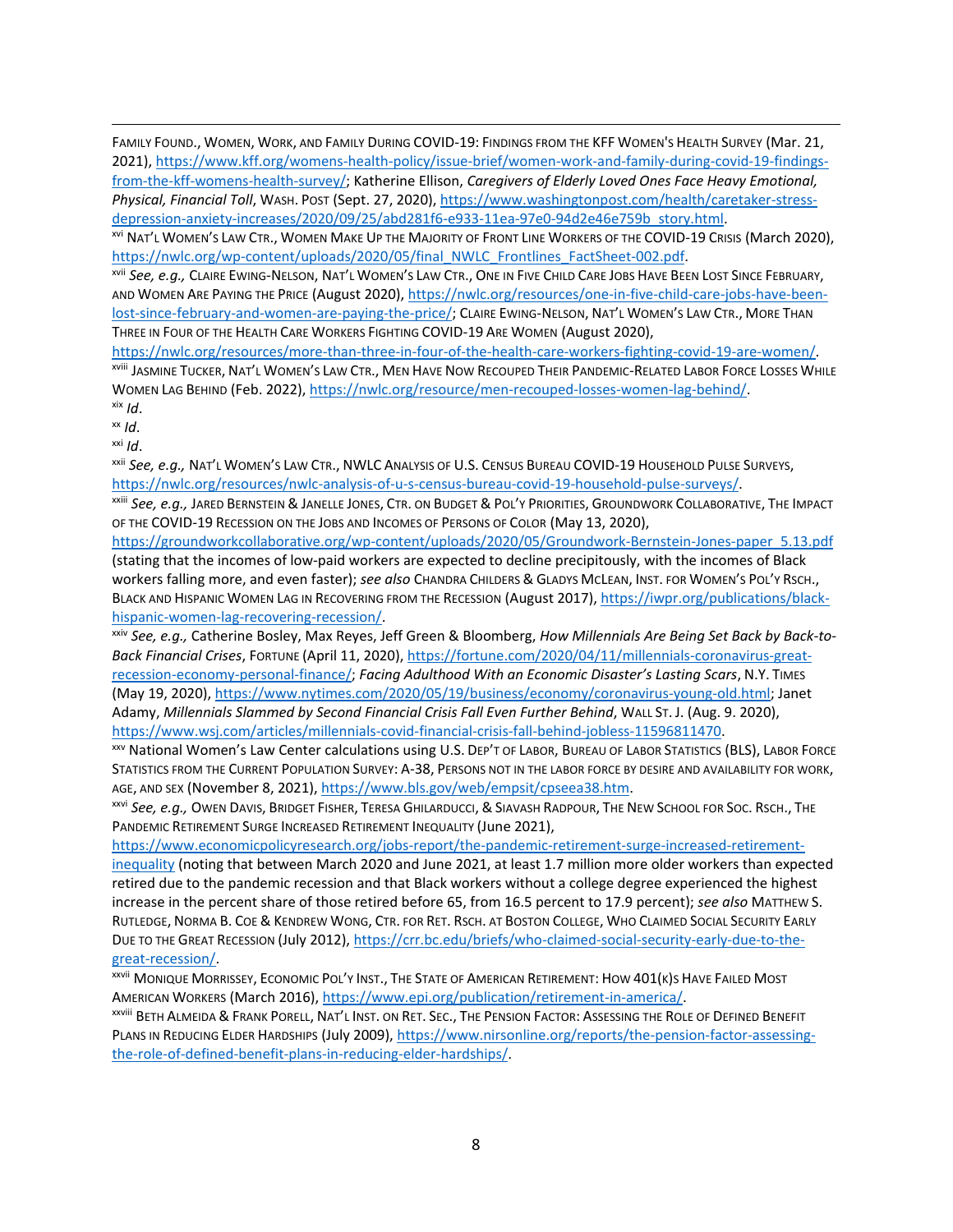xxix *See, e.g.,* Ctr. For Disease Control, National Vital Statistics Rapid Release, Provisional Life Expectancy Estimates for June through January 2020 (Feb. 2021)[, https://www.cdc.gov/nchs/data/vsrr/VSRR10-508.pdf.](https://www.cdc.gov/nchs/data/vsrr/VSRR10-508.pdf)

xxxii CHRISTIAN E. WELLER ET AL., NAT'L INST. ON RET. SEC., STILL SHORTCHANGED: AN UPDATE ON WOMEN'S RETIREMENT PREPAREDNESS 3 (May 2020), https://www.nirsonline.org/wp-content/uploads/2020/04/Still-Shortchanged-Final. pdf.

xxxiii MORRISSEY, *supra* note 27.

xxxiv *Id*.

xxxv GRACE ENDA & WILLIAM G. GALE, HOW DOES GENDER EQUALITY AFFECT WOMEN IN RETIREMENT? (July 2020), [https://www.brookings.edu/essay/how-does-gender-equality-affect-women-in-retirement/.](https://www.brookings.edu/essay/how-does-gender-equality-affect-women-in-retirement/)

xxxvi AARP,*supra* note 14.

xxxvii MCCULLOCH, *supra* note 13, at 2; *see also* Joan Entmacher & Amy Matsui, *Addressing the Challenges Women Face In Retirement: Improving Social Security, Pensions, and SSI*, 46 J. MARSHALL L. REV. 749, 766 & 789 (2013), [https://repository.law.uic.edu/lawreview/vol46/iss3/4/.](https://repository.law.uic.edu/lawreview/vol46/iss3/4/)

xxxviii *See, e.g.,* LESLIE JOAN HARRIS, JUNE CARBONE & LEE E. TEITELBAUM, FAMILY LAW 422-38 (4th ed. 2010); *see also* Statement on Signing the Retirement Equity Act of 1984 (Aug. 1984),

<https://www.reaganlibrary.gov/archives/speech/statement-signing-retirement-equity-act-1984> ("The Retirement Equity Act also clarifies that each person in a marriage has a right to benefit from the other's pension.").

xxxix *See* Harris, Carbone & Teitelbaum, *supra*; Form and Payment of Benefits, 29 U.S.C. § 1056(d) (2021). xl Statement on Signing the Retirement Equity Act of 1984, *supra* note 38 ("[The REA] improves and protects the vital role of pensions as retirement income to widows.").

xli See Retirement Equity Act of 1984, Pub. L. No. 98-397, § 203(a), 98 Stat. 1426 (1984) (providing that DB plans must establish qualified joint and survivor annuities and preretirement survivor annuities as the default form of benefit for married participants).

xlii See id. § 203(b) (providing that spouse must consent in writing before a notary public if a married participant elects a form of benefit other than the default joint-and-survivor annuity).

xliii *See* MICHAEL J. BRIEN & CONSTANTIIJN W. A. PANIS, ANNUITIES IN THE CONTEXT OF DEFINED CONTRIBUTION PLANS: A STUDY FOR THE U.S. DEP'T OF LABOR, EMPLOYEE BENEFITS SECURITY ADMINISTRATION 12 (Nov. 2011),

[https://www.dol.gov/sites/dolgov/files/EBSA/researchers/analysis/retirement/annuities-in-the-context-of](https://www.dol.gov/sites/dolgov/files/EBSA/researchers/analysis/retirement/annuities-in-the-context-of-defined-contribution-plans.pdf)[defined-contribution-plans.pdf.](https://www.dol.gov/sites/dolgov/files/EBSA/researchers/analysis/retirement/annuities-in-the-context-of-defined-contribution-plans.pdf) 

xliv *See* 26 U.S.C. §417(a)(11)(B)(iii) (2021).

xlv *See* 26 U.S.C. §417(a)(11)(B)(iii) (2021).

xlvi U. S. GOVERNMENT ACCOUNTABILITY OFFICE, RETIREMENT SECURITY: TRENDS IN MARRIAGE AND WORK PATTERNS MAY INCREASE ECONOMIC VULNERABILITY FOR SOME RETIREES 48 (January 2014), [https://www.gao.gov/assets/gao-14-33.pdf.](https://www.gao.gov/assets/gao-14-33.pdf)

xlvii Internal Revenue Service, Retirement Plans, Hardships, Early Withdrawals, and Loans (Apr. 2021), [https://www.irs.gov/retirement-plans/hardships-early-withdrawals-and-loans.](https://www.irs.gov/retirement-plans/hardships-early-withdrawals-and-loans)

xlviii EBRI, Fast Facts: The Changing Landscape of Individual Account Retirement Plan Assets and the Differences by Race/Ethnicity (Apr. 2021)[, https://www.ebri.org/docs/default-source/fast-facts/ff-394-retassets2-](https://www.ebri.org/docs/default-source/fast-facts/ff-394-retassets2-1apr21.pdf?sfvrsn=85e73a2f_6) [1apr21.pdf?sfvrsn=85e73a2f\\_6.](https://www.ebri.org/docs/default-source/fast-facts/ff-394-retassets2-1apr21.pdf?sfvrsn=85e73a2f_6)

xlix For federal income tax purposes, IRAs are deemed to be separate property. 26 U.S.C. § 408(g). But federal tax law does not abrogate community property rights under applicable state law. *See, e.g*., I.R.S. P.L.R. 199937055 (Sept. 17, 1999) (finding that community property-based rights to IRAs should be determined under applicable state law). Specifically, in states that have adopted community property regimes (Arizona, California, Idaho, Louisiana, Nevada, New Mexico, Texas, Washington, Wisconsin and, to a limited extent, Alaska and Puerto Rico), spouses have rights to IRA assets, even if the IRA is titled in the other spouse's name alone, if the assets were earned or acquired during the marriage (except as an inheritance or gift to one spouse). *Id*; Wells Fargo Advisors, Individual Retirement Account Add/Change of Beneficiary Form,

<https://www.wellsfargoadvisors.com/bw/wellstrade/forms/578639.pdf> (listing community property states where spousal consent may be necessary when the beneficiary is not a spouse).

xxx TUCKER & VOGTMAN, *supra* note 6.

xxxi MORRISSEY, *supra* note 27.